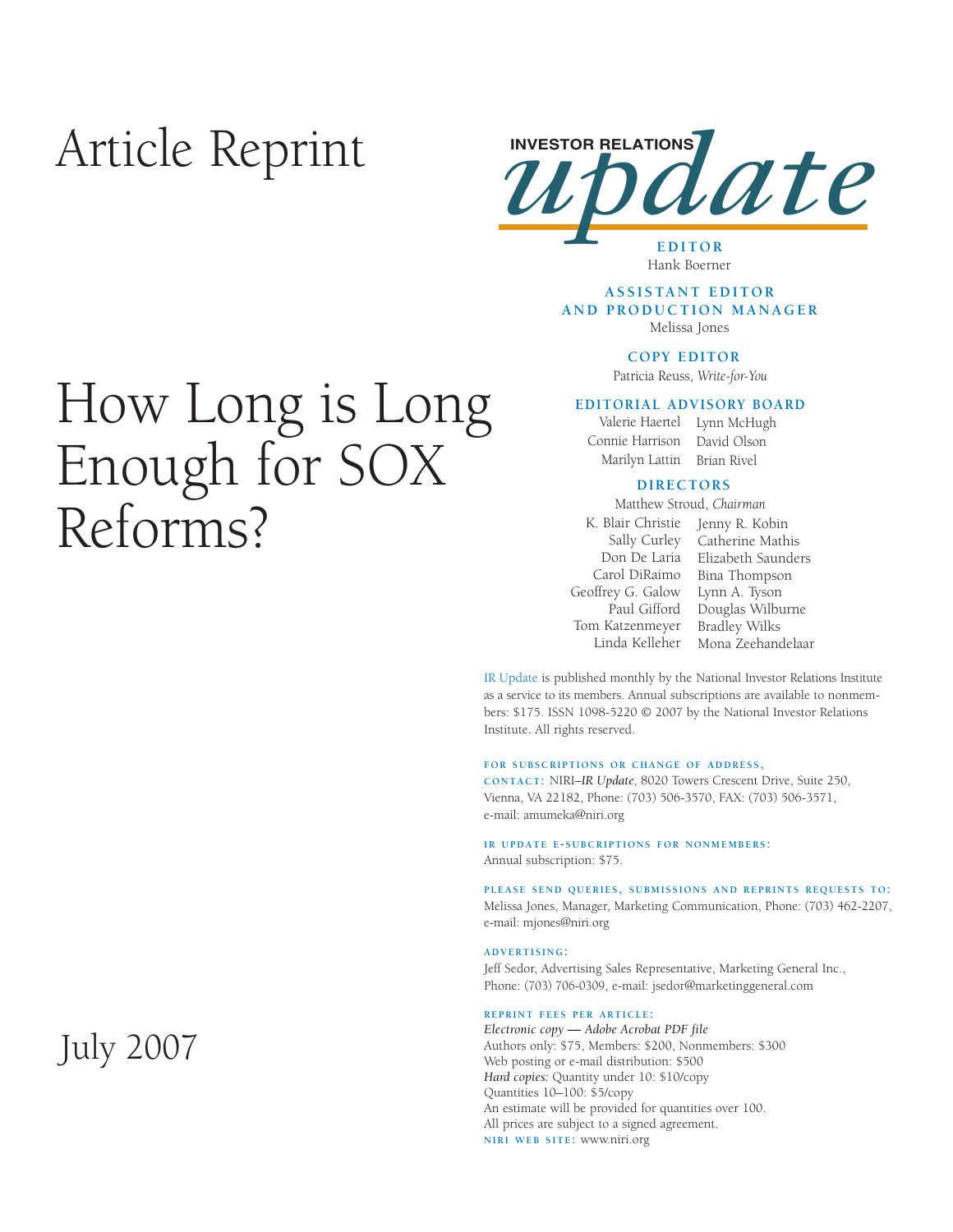### **HANK BOERNER'S STAY TUNED**



Both Sides Mount the Barricades in Debate

 **BY HANK BOERNER**

Tou'll be hearing the questions debated in coming months: How *much is too much*…how *long* is *long enough?* These are not trick questions if the subject is U.S. government regulation of securities and capital markets and the state of regulatory oversight in Corporate America. As you read this we'll be passing the five-year mark since passage in July 2002 of the comprehensive Sarbanes-Oxley package of legislation (SOX has 11 separate titles and several separate laws). The anti-reform debate is beginning around these central questions: Is five years *long enough* (now) for the cycle of capital markets and corporate reforms to have effectively run their course? Should we (now) weaken, repeal or begin to ignore the various reforms of 2001- 2007? The debate has powerful advocates on either side of these questions — and the answers (and outcomes) will directly affect IROs in the coming months.

## **The 21st Century Era of Corporate Governance Reform**

As the spectacular corporate financial debacles rolled on those that we now familiarly quote as a sort of litany — *"Enron, WorldCom, Adelphia, Computer Associates, Fannie Mae, Freddie Mac, et al*…" — a wide range of corporate governance reforms were instituted:

✦The Sarbanes-Oxley (SOX) package of federal statutes was passed by Congress and immediately signed into law by President George W. Bush (July 2002); many of the 11 major titles (subsections) were updates of the 1930s securities protection legislation.

✦SOX legislation created the Public Company Accounting Oversight Board (PCAOB) to license and supervise the public company audit profession. PCAOB is empowered to issue rules to govern the audit process.

✦The U.S. Sentencing Commission was directed by SOX to significantly increase criminal and civil penalties for corporate accounting fraud. Tough fines and jail sentences followed for fallen leaders; some anti-reform forces now want to de-criminalize SOX-related reforms.

✦The Financial Accounting Standards Board (FASB) and the Securities & Exchange Commission were the only organizations left standing by Congress as accounting rules standard-setters. (Formerly a hodge-podge of bodies set accounting rules and interpretations in place, helping to create a cumbersome U.S. "rules-based" GAAP.)

✦ Months before passage of SOX, President Bush marshaled the resources of his cabinet-level departments, independent regulatory agencies and other arms of the federal government to form a "Corporate Fraud Task Force" to address corporate fraud (January 2002); some task force recommendations were embodied in Presidential Executive Orders and in SOX; the task force efforts continue in 2007 and prosecutions roll on. Although corporate executives blame SOX for the Section 404 obligation to sign off personally on financial reports, it was actu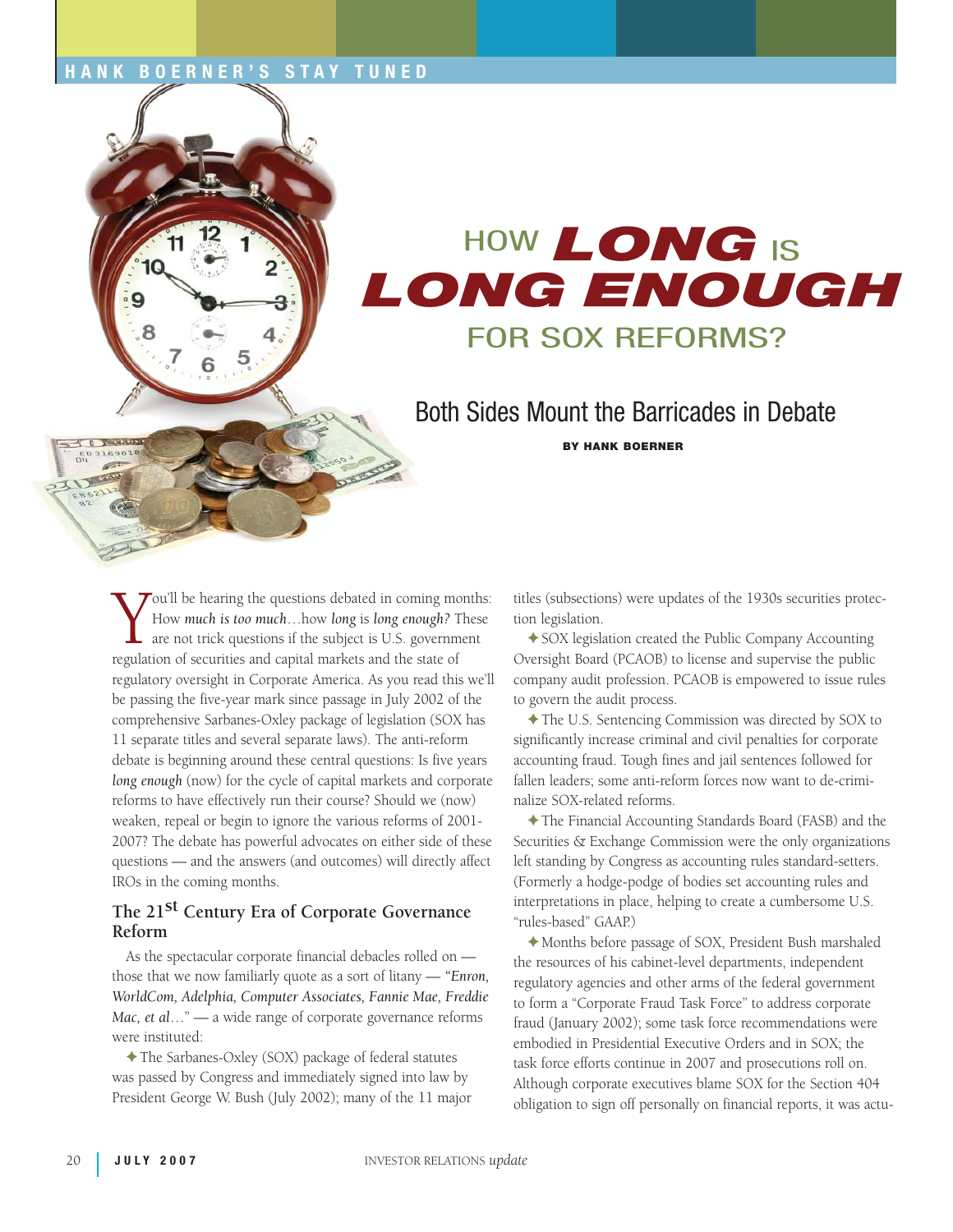ally put in place by President George W. Bush as an Executive Order before SOX was law.

**Stay Tuned to…***Yes/No/Maybe* positions in the reforms debate; many advocates are bringing passion and conviction to their public positions. Some leaders in the capital markets and in Corporate America say the answer is already settled: *Yes, it is time to begin to roll back SOX*. For others with a stake in the capital markets, the answer is*…"not yet, not enough time..."* And for some investor and advocates for reform the future is clear: "*SOX reforms must stay in place to continue to build investor* 

*trust in the markets."* We even see some advocates calling for *more* and not less regulation.

Also, separate from federal statutes and regulatory rules, a growing number of institutional shareholders are now shaping reforms through their public and private demands on boards and the "C suite," and plaintiff lawyers are in the debate, effecting changes through class action and other litigation. Proxy voting campaigns are acting in some ways as regulators of corporate behavior as institutional shareholders demand reform and change in companies they own. Consider that more than 1,000 shareowner-drafted resolutions were presented to companies for 2007 proxy votes; not all made it to the ballot.

### **The Impact of Globalization on Reforms**

**Stay Tuned to...**the continuing impact of U.S. reforms affecting foreign capital markets and investors. Post-Enron, the U.S. capital markets and Corporate America are much more "globalized" and the U.S. interests much more integrated with capital markets in many other nations. Institutions from the

U.S. invest in European companies and vice versa; investors' respective points-of-view — cultural, political, social, financial, and economic — now get embedded in their expectations and potential activism on more than one continent.

The U.S. capital market entities are directly competing with foreign markets for investor and corporate dollars — think of the choice of issuer listings on the New York Stock Exchange or NASDAQ vs. the London Stock Exchange as one critical example of growing tension over the extent of U.S. reforms and the impact on U.S. and foreign exchange listings and trading platforms.

In mid-2006 the anti-reform movement began in earnest, with major players basing their arguments for weakening SOX *et al* on the growing competitive disadvantages that the U.S. capital markets and the corporate sector of the United States were experiencing — thanks the corporate governance reform movement that began with the 21<sup>st</sup> Century.

For a certain group of U.S. corporate and capital markets thought-leaders, some of the Sarbanes-Oxley era reforms have run their course and just 1,500 weeks or so into the reform era. Anti-SOX forces are mounting a vigorous assault on the numerous statutes, rules and regulations adopted since 2002.

> **Stayed Tuned to...**The powerful voices and thought-leaders involved in the anti-SOX reform parade: There are three separate efforts involved in what we'll call the "roll back SOX" effort.

> First, there is the group including U.S. Secretary of the Treasury Henry Paulson (a former managing partner of New York-based investment bankers Goldman Sachs); NYSE Euronext CEO and director John Thain (also a former Goldman Sachs banker); and John Thornton, Chairman, The Brookings Institution think tank and head of the "Committee on Capital Markets Regulation," which argues that U.S. capital markets are suffering because of overzealous prosecution and unwieldy governance rules. These interests are focused on U.S. capital market competitiveness. The Committee on Capital Markets Regulation began its campaign with announcement of its formation in December 2006 and issuance of a report outlining 32 specific recommendations in four key areas: shareholder rights; the regulatory process; public and private enforcement (including litigation); and Sarbanes-Oxley, especially

Section 404, certification of financial controls, etc.

New York City capital markets interests are joining in the reduce-reforms chorus; leaders include (surprisingly) the champion corporate and capital markets reformer, the Hon. Eliot Spitzer, once New York State Attorney General, who wrung huge fines and reforms out of Wall Street and the mutual fund industry. Also, U.S. Senator Charles Schumer (D-NY), and NYC Mayor Michael Bloomberg, the billionaire former Wall Streeter. The trio joined with Wall Street forces to lash out at year-end 2006 at corporate governance reforms…as now *gone too far.* The New York City interests began their efforts in March 2007



**IN MID-2006 THE ANTI-REFORM MOVEMENT BEGAN IN EARNEST, WITH MAJOR PLAYERS BASING THEIR ARGUMENTS FOR WEAKENING SOX** *ET AL* **ON THE GROWING COMPETITIVE DISADVANTAGES THAT THE U.S. CAPITAL MARKETS AND THE CORPORATE SECTOR OF THE UNITED STATES WERE EXPERIENCING**